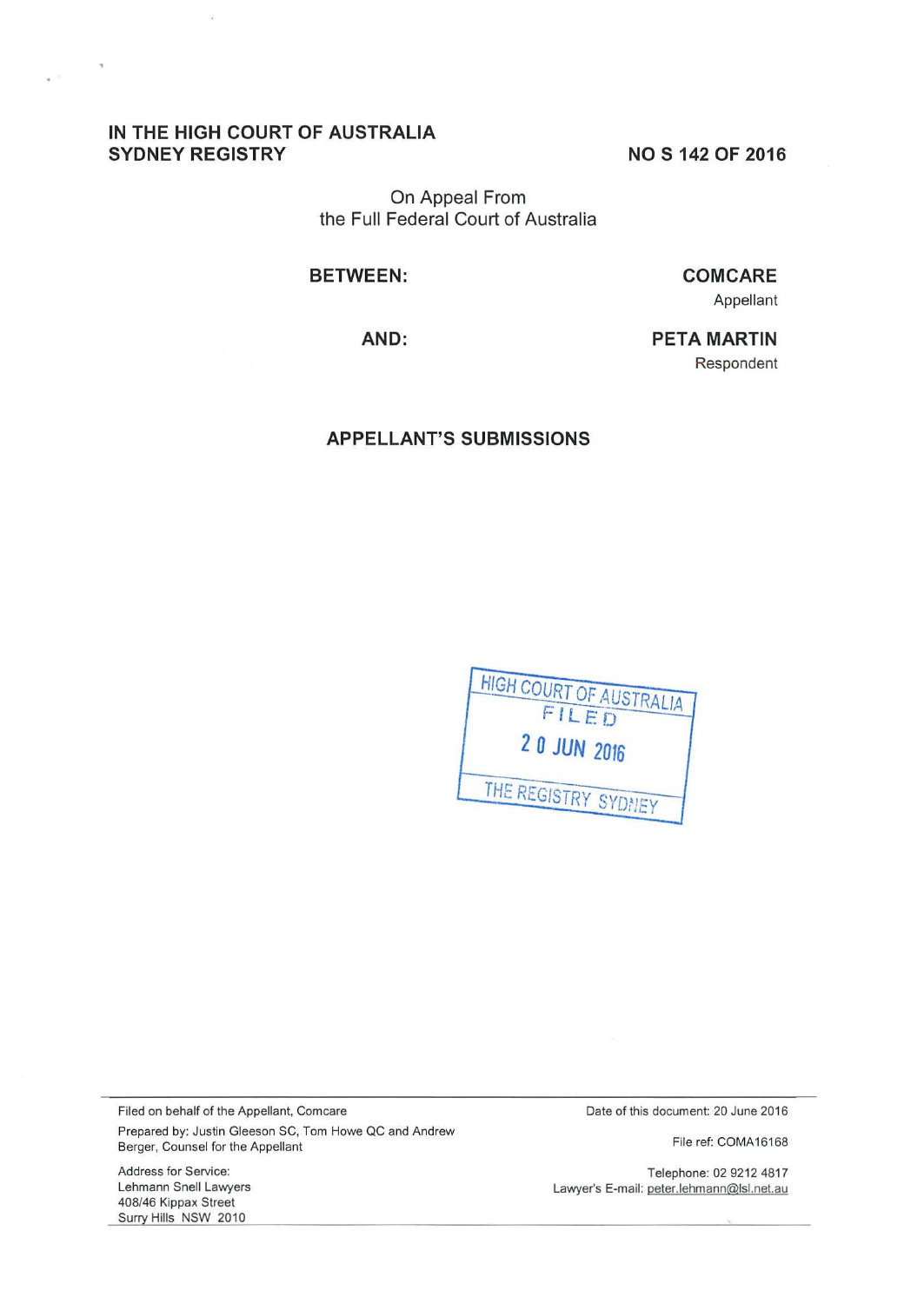# **PART I FORM OF SUBMISSIONS**

1. These submissions are in a form suitable for publication on the internet.

# **PART 11 ISSUE**

- 2. Where:
	- a) an employer engages in administrative action (here, refusing the respondent's application for promotion); and
	- b) a necessary consequence of that administrative action is something which the employee dreads (here, returning to work in the employee's substantive position under a supervisor with whom the employee had difficulties); and
	- c) the employee's realisation of (a) and (b) leads to psychological injury,

is the causal connection specified in the concluding part of s 5A(1) of the Safety, Rehabilitation and Compensation Act 1988 (SRC Act) ('suffered as a result of') satisfied?

# **PART Ill SECTION 78B OF THE JUDICIARY ACT 1903**

3. The appellant has considered whether any notice should be given in compliance with s 78B of the Judiciary Act 1903. None is required.

# **PART IV JUDGMENTS BELOW**

Martin and Comcare [2014] AATA 553

Martin v Comcare [2015] FCA 4

Martin v Comcare [2015] FCAFC 169

# **PART V FACTS**

4. Ms Martin (the respondent) worked at the Australian Broadcasting Corporation (ABC) between January 2010 and March 2012. Initially she worked under the direct supervision of Mr Mellett as a producer. The respondent and Mr Mellett did not have a good working relationship.'

 $\mathbf{1}$ Martin and Comcare [2014] AATA 553 at [1], [8], [9] and [11]-[12].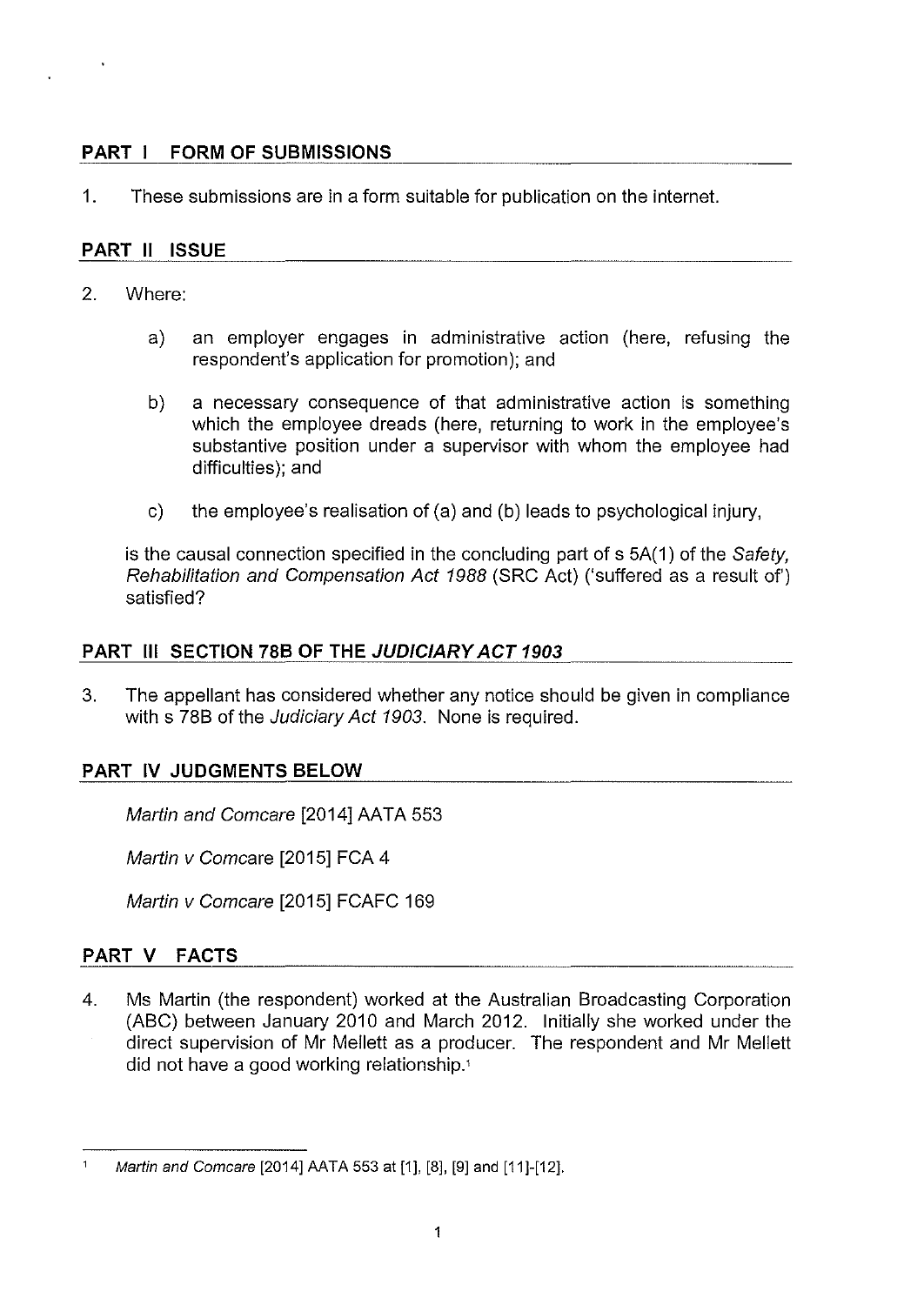- 5. In order to remove herself from being supervised by Mr Mellett, the respondent applied for various positions within the ABC, outside of the Renmark workplace, but was unsuccessful.' However, in mid-2011 the respondent sought and obtained a temporary period of acting higher duties in the position of crossmedia reporter. Again, the respondent applied for that position (on a temporary basis) in order to avoid Mr Mellett's supervision.<sup>3</sup>
- 6. When the permanent position of cross media reporter was advertised the following year, the respondent applied for the substantive position. Again, she <sup>1</sup>o did so to avoid having to return to work under Mr Mellett's supervision, rather than because of any 'yen' for career advancement. <sup>4</sup>
	- 7. In March 2012 the respondent was advised by telephone that her application had been unsuccessful and, as a consequence, she would be returning to her substantive position under the supervision of Mr Mellett.<sup>5</sup> The respondent realised that once the position of cross media reporter was filled by someone else on a permanent basis her temporary occupancy of that position would cease and she would return to her substantive position.•
	- 8. The respondent immediately 'broke down' and was subsequently diagnosed as suffering from an adjustment disorder for which she sought compensation.<sup>7</sup> Comcare denied her claim on the basis that her injury was excluded by s 5A of the SRC Act.•

# **PART VI ARGUMENT**

## **Introduction**

30

20

9. The Tribunal found the respondent broke down and suffered an adjustment disorder because she perceived (accurately) that as a consequence of her failure to obtain the promotion she would return to work in her substantive position under the supervision of Mr Mellett.<sup>9</sup> This finding by the Tribunal accorded with the lay and expert evidence and the manner in which the respondent ran her case." Consistently with clearly established authority,'' there was no dispute that the non-promotion constituted 'administrative action' within

- 3 Martin and Comcare [2014] AATA 553 at [9] and [31].
- 4 Martin and Comcare [2014] AATA 553 at [10], [55]-[56] and [58].
- 5 Martin and Comcare [2014] AATA 553 at [10] and [53].
- 6 Martin and Comcare [2014] AATA 553 at [10], [53]-[54], [56], [58] and [61].
- 7 Ibid.
- 8 Martin and Comcare [2014] AATA 553 at [1], [2], [10] and [54].
- 9 Martin and Comcare [2014] AATA 553 at [10], [53]-[54], [56], [58] and [61].
- 10 Martin and Comcare [2014] AATA 553 at [51], [53], [55], [56] and [58].
	- 11 Commonwealth Bank v Reeve (2012) 199 FCR 463 at [30]-[33] and [57]-[60]; Drenth v Comcare (2012) 128 ALD 1; [2012] FCAFC 86 at [22].

50

<sup>40</sup> 

<sup>2</sup>  Martin and Comcare [2014] AATA 553 at [31].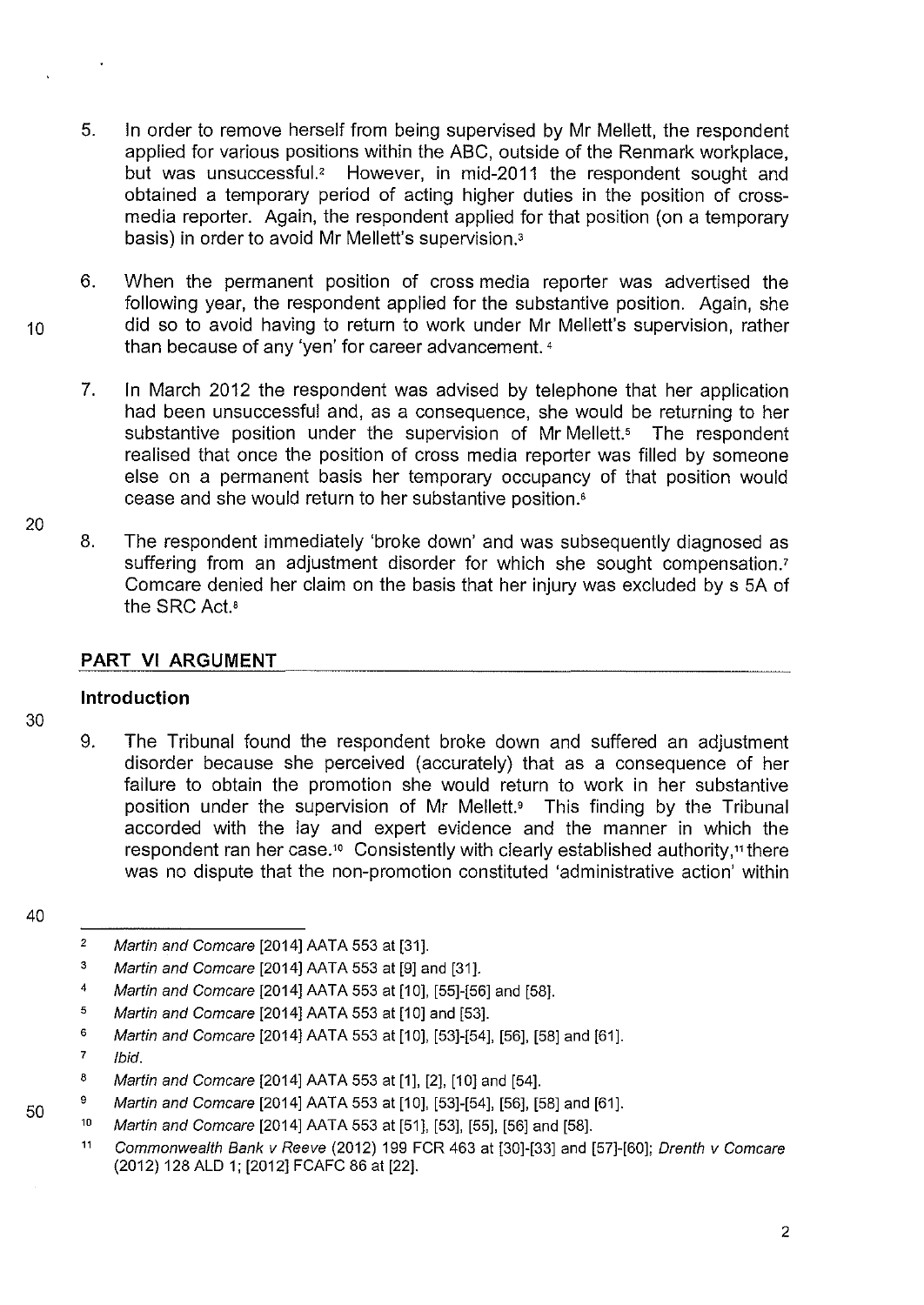the meaning of s 5A of the SRC Act.<sup>12</sup> In these circumstances, the Tribunal's finding, in paragraph [62] of its reasons, that the respondent's psychological injury was 'a result of' administrative action was not only open to it but was the only finding available.

- 10. The majority of the Full Federal Court's decision to the contrary was infected by 3 substantial legal errors. The majority:
	- failed to take full account of the text of s 5A:
	- failed to properly consider the purpose of s 5A in determining how it should be interpreted and applied (in favour of exclusive resort to socalled common sense under the common law); and
	- failed to respect a key factual finding of the Tribunal, which accorded with the lay and expert evidence and the manner in which the respondent ran her case.

#### 20 **The Tribunal's decision**

- 11. The Tribunal (per Senior Member Britton) dealt with the issue of whether the respondent's adjustment disorder was 'a result of' the decision not to promote her to the position of cross-media reporter in paragraphs [51]-[62] of its reasons for decision.
- 12. In paragraph [51] of its reasons, the Tribunal noted, with apparent acceptance, the respondent's contention that the worsening of her condition was caused by her realisation that she would be returning to the supervision of Mr Mellett, a prospect she dreaded, and any contribution caused by her disappointment over the loss of an opportunity for career advancement was immaterial. The basis of this apparent finding was that the respondent's subjective motivation in seeking the promotion was not the opportunity it presented for career advancement, but was a means of securing a transfer to another position, thereby relieving her of the need to be supervised by Mr Mellett.
- 40 13. In paragraph [55] the Tribunal noted, with apparent acceptance, the respondent's evidence that the primary reason she had applied for the position of cross media reporter was to avoid having to return to work under Mr Mellett's supervision. In paragraph [56] the Tribunal noted that the medical evidence was to similar effect.
	- 14. In paragraph [58] the Tribunal (i) reached a finding that 'the primary reason [the respondent] applied for that position was to remove herself from Mr Mellett's direct supervision'; and (ii) also reached a finding 'that what caused her to "decompensate" was the realisation that the decision meant she would be returning to Mr Mellett's supervision and her belief that the alleged bullying would continue' (emphasis added). In paragraph [60] the Tribunal found that

30

50

<sup>12</sup> Martin and Comcare  $[2014]$  AATA 553 at  $[51]$  and  $[59]$ .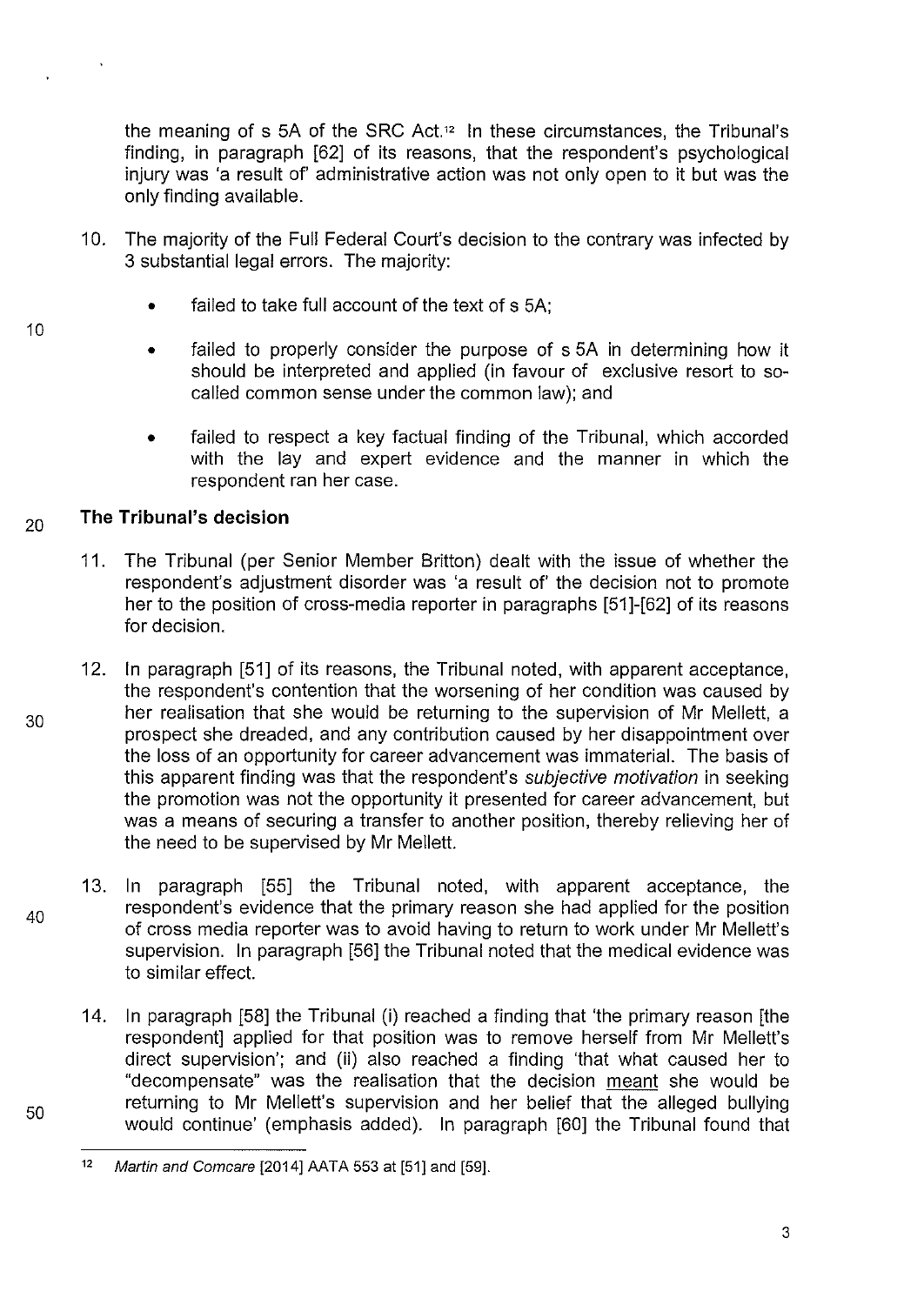that the 2 main consequences flowing from the respondent's failure to obtain the promotion were that (i) she would be required to return to her substantive position and work under the direct supervision of Mr Mellett and (ii) she would be denied a small pay increase and the opportunity to further develop her skills in cross media production.

- 1S. In paragraph [61] the Tribunal expressed a critical finding on the causation issue arising under s SA of the SRC Act in the following way (with emphasis added):
- 10 The question posed by s SA( 1) is whether the claimed ailment was suffered as a result of the nominated action, in this case the failure to obtain the promotion. lt matters not which of the anticipated consequences of the offending decision was most likely to have troubled Ms Martin. That her reaction to the offending decision was primarily attributable to her dread of returning to work under Mr Mellett and not her disappointment with lack of career advancement, is irrelevant. In her mind the former was a direct and foreseeable consequence of the decision.
	- 16. These findings clearly established:
		- in the respondent's mind, non-satisfaction of her subjective reason for seeking the promotion was bound up with ('a direct and foreseeable consequence of') the non-promotion; and
		- the respondent's illness was suffered as a direct result of her failure to obtain the promotion.
- Such findings clearly justified the Tribunal's ultimate finding, in paragraph [62] of 30 its reasons, that 'one of the operative causes of Ms Martin's adjustment disorder was her failure to obtain the position of cross-media reporter' and her 'condition was "a result of'' that action.'
- 17. Whilst the Tribunal held that Ms Martin's adjustment disorder resulted from her failure to obtain the position of cross-media reporter, it also concluded that the recruitment/promotion process relating to the position of cross-media reporter was not undertaken in a reasonable manner and therefore set aside Comcare's reviewable decision denying liability to compensate the respondent. Comcare 40 appealed the Tribunal's decision to the Federal Court.

# **The Federal Court's Decision**

18. Justice Griffiths concluded the Tribunal had made errors of law in finding the recruitment/promotion process relating to the position of cross-media reporter was not undertaken in a reasonable manner.<sup>13</sup> His Honour upheld Comcare's appeal and remitted that aspect of the matter to the Tribunal to be heard and

<sup>50</sup> 

<sup>13</sup> Martin v Comcare [2015] FCA 4 at [63].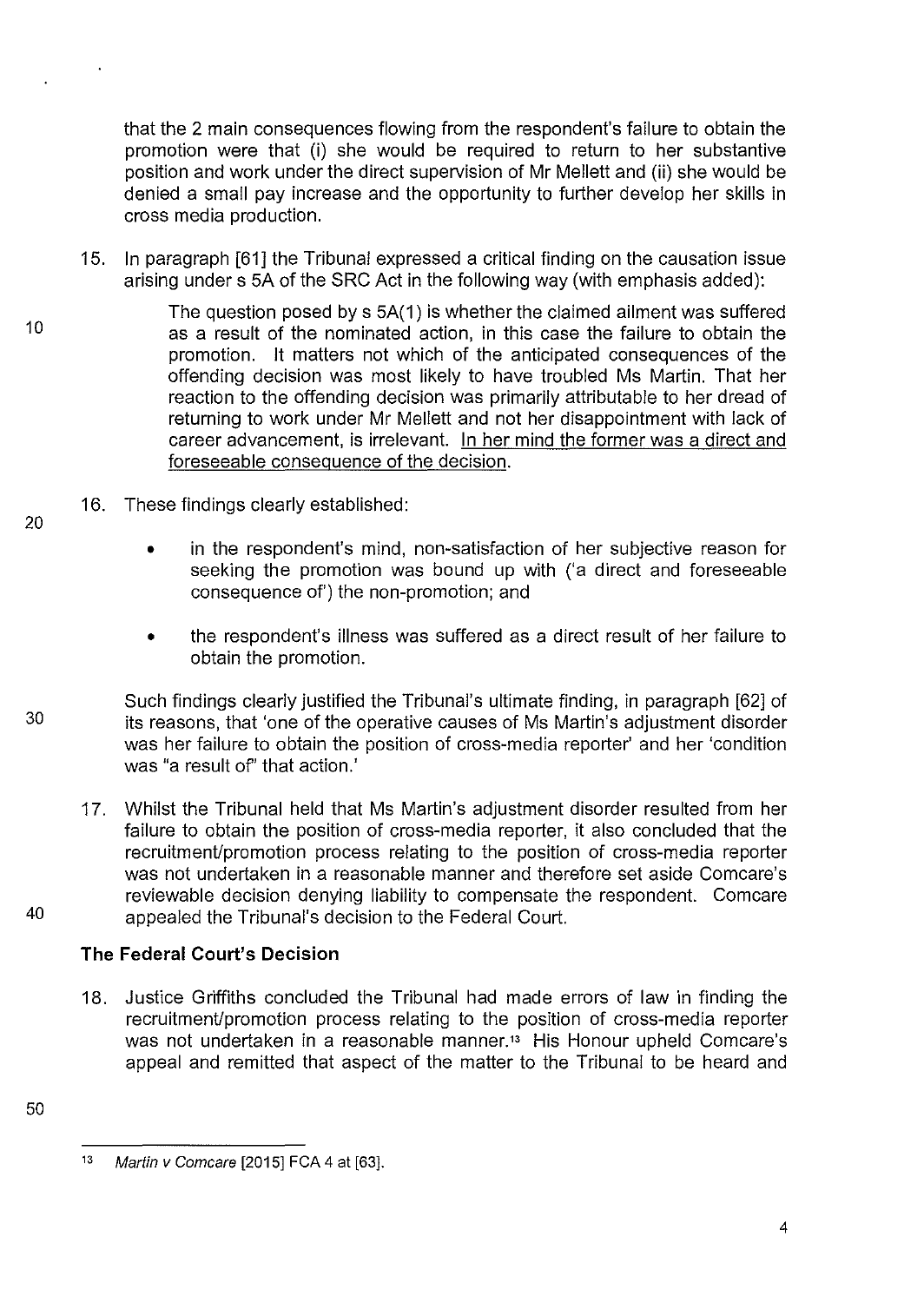determined according to law. In the course of Comcare's appeal, Ms Martin filed a notice of contention. This notice of contention was dismissed by Griffiths J. <sup>14</sup>

# **The Full Federal Court's Decision**

- 19. The respondent appealed Griffiths J's decision to the Full Court of the Federal Court. All members of the Full Court agreed with the approach of Griffiths J to Comcare's appeal." Each member of the Full Court also agreed that the argument advanced by the respondent in support of her notice of contention was without merit.<sup>16</sup> However, Murphy J (with whom Siopis J agreed) (who constituted the majority) concluded that the Tribunal had nevertheless erred in its construction of s 5A (and Griffiths J had therefore erred in dismissing the notice of contention). Justice Flick dissented. By majority, the matter was remitted to the Tribunal, for re-hearing of the following questions arising pursuant to the concluding words of s 5A: (i) the 'reasonableness' issues; and (ii) the causal question." This appeal only concerns the latter issue. lt is accepted by Comcare that if it succeeds in this appeal the matter will need to be remitted to the Tribunal for consideration of the 'reasonableness' issues arising under s 5A.
- 20. In paragraph [64] of Murphy J's reasons for judgment, his Honour suggested the Tribunal's error was contained in paragraphs [60]-[62] of its reasons. In paragraph [125] of Murphy J's reasons, his Honour concluded the Tribunal's error of construction was that '(i)t did not apply common sense to the facts, as found by it, that the cause of Ms Martin's condition was not the failure to promote her'.

# **The deficiencies in reasoning of the majority in the Court below**

# **The failure to have proper regard to the language of s SA**

- 21. In paragraph [107] of Murphy J's judgment his Honour noted the task of construing s 5A must begin with a consideration of the text itself. However, instead of further analysing the text, his judgment collapsed the entire enquiry into, in effect, common sense causation (see paragraphs [108]-[110], [121] and [125]). This approach ignores 3 significant aspects of the text:
	- the use of the indefinite article  $-$  'a result of' as opposed to 'the result of'
		- the meaning of the term 'result', and
	- other textual indicators of the breadth of the exclusion.

30

40

50

<sup>14</sup>  Martin v Comcare [2015] FCA 4 at [105]-[109].

<sup>15</sup>  Martin v Comcare [2015] FCAFC 169 at [1], [56] and [136]-[137].

<sup>16</sup>  Martin v Comcare [2015] FCAFC 169 at [1], [43]-[45] and [100]-[105].

<sup>17</sup>  Martin v Comcare [2015] FCAFC 169 at [1] and [106]. Following the decision of Griffiths J, it was only the first of these questions that was remitted to the Tribunal for reconsideration.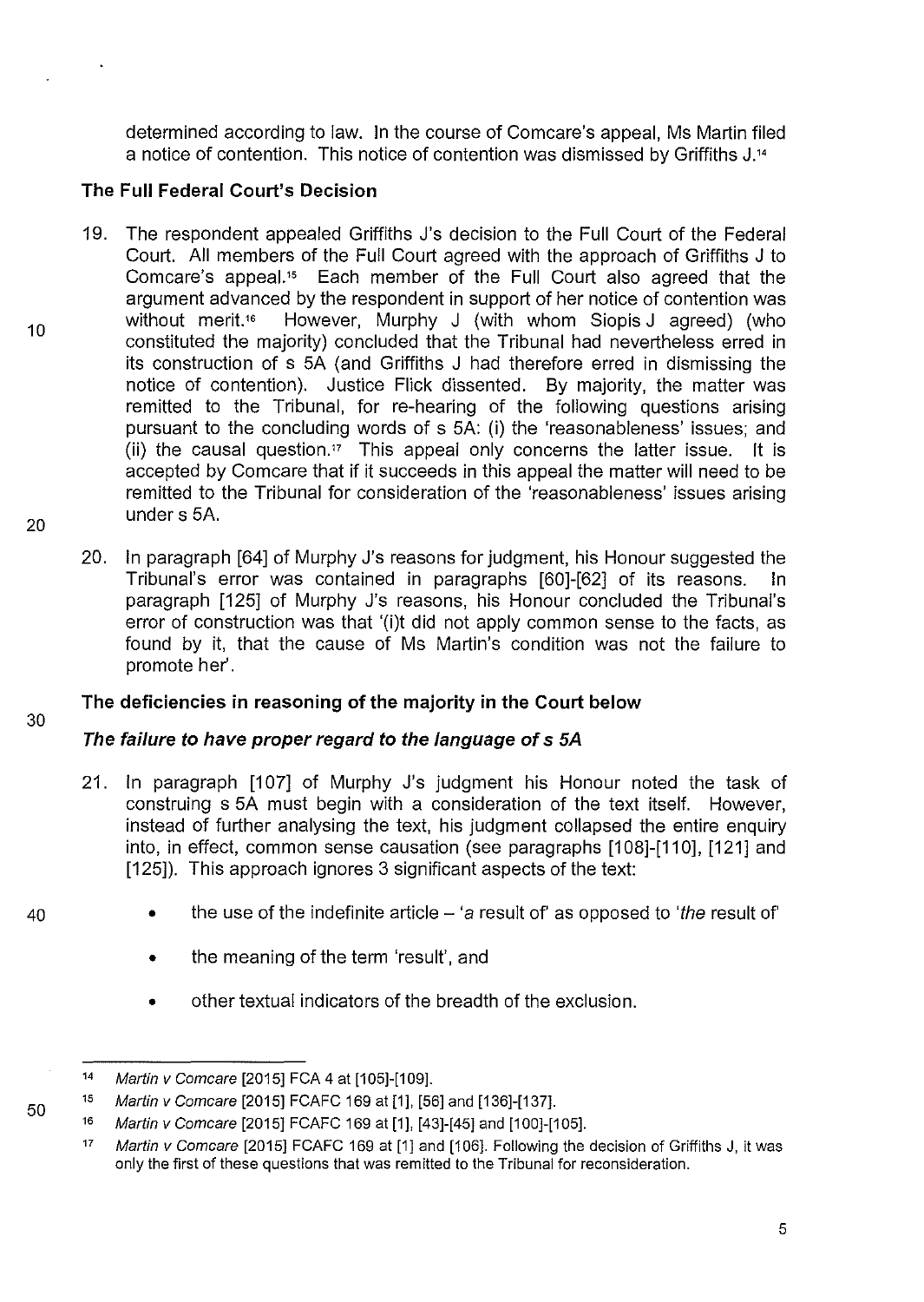### The use of the indefinite article and the meaning of 'result'

22. In Allianz Australia Insurance Limited & GSF Australia Pty Limited and another (2005) 221 CLR 568 McHugh J suggested the use of the indefinite article in the expression 'a result of ... [the] defect' required a connection between the defect and the injury that did not have to be a direct connection or the only connection (at [37]). He also noted (with apparent approval) Mason P's views, expressed in the decision below, that the injury need not be the 'direct' or 'effective' result of the defect and the defect did not have to be the sole or even the predominant 10 cause of the injury. McHugh J stated at [38]:

> The expression "a result of' emphasises the result or effect of the defect, rather than the defect causing the result. The term "result" emphasises effect and is less concerned with the proximity of cause and effect.

- 23. In WBM v Chief Commissioner of Police (2012) 230 A Crim R 322 Warren CJ, with whom Hansen JA agreed, also noted (at 331) that the phrase 'a result of' suggests more than one cause may be present whereas the phrase 'the result of' suggest there needs to be a sole or dominant cause.
- 24. Further, the notion that 'as a result of' imports a causal connection limited to the immediate or proximate cause has not been accepted in a worker's compensation context."
- 25. In considering the proper construction of s 5A of the SRC Act in Commonwealth Bank of Australia v Reeve and Anor (2012) 199 FCR 463 (Reeve) Gray J correctly observed (at 473) that:

it is difficult to find in the words "suffered as a result of' some limitation as to the proximity of the relationship between the condition and the action... the words chosen by the legislature to describe the causal relationship do not lend themselves readily to confinement to a direct result, or a result with any particular degree of proximity.

26. In paragraph [109] of Murphy J's judgment his Honour sought to draw support from the comments of Rares and Tracey JJ in paragraph [65] of Reeve that the phrase 'as a result of' requires a tribunal of fact to ascertain whether an injury is the, or a, common sense consequence of administrative action. However, on a fair reading of the comments of Rares and Tracey JJ, particularly having regard to the whole of pp 482-6, their Honours envisaged the phrase 'as a result of' having a significantly broader application than that suggested by Murphy J. In addition, on a fair reading, their Honours were not intending to elevate common sense causation beyond the constrained role that it has to play in statutory causation enquiries as discussed further below.

30

40

50

20

<sup>&</sup>lt;sup>18</sup> See for example Kooragang Cement Pty Ltd v Bates (1994) 35 NSWLR 452 at 463 and Australian Electrical Industries v Marlborough, unreported, NSW Court of Appeal 16 June 1989, per Meagher JA.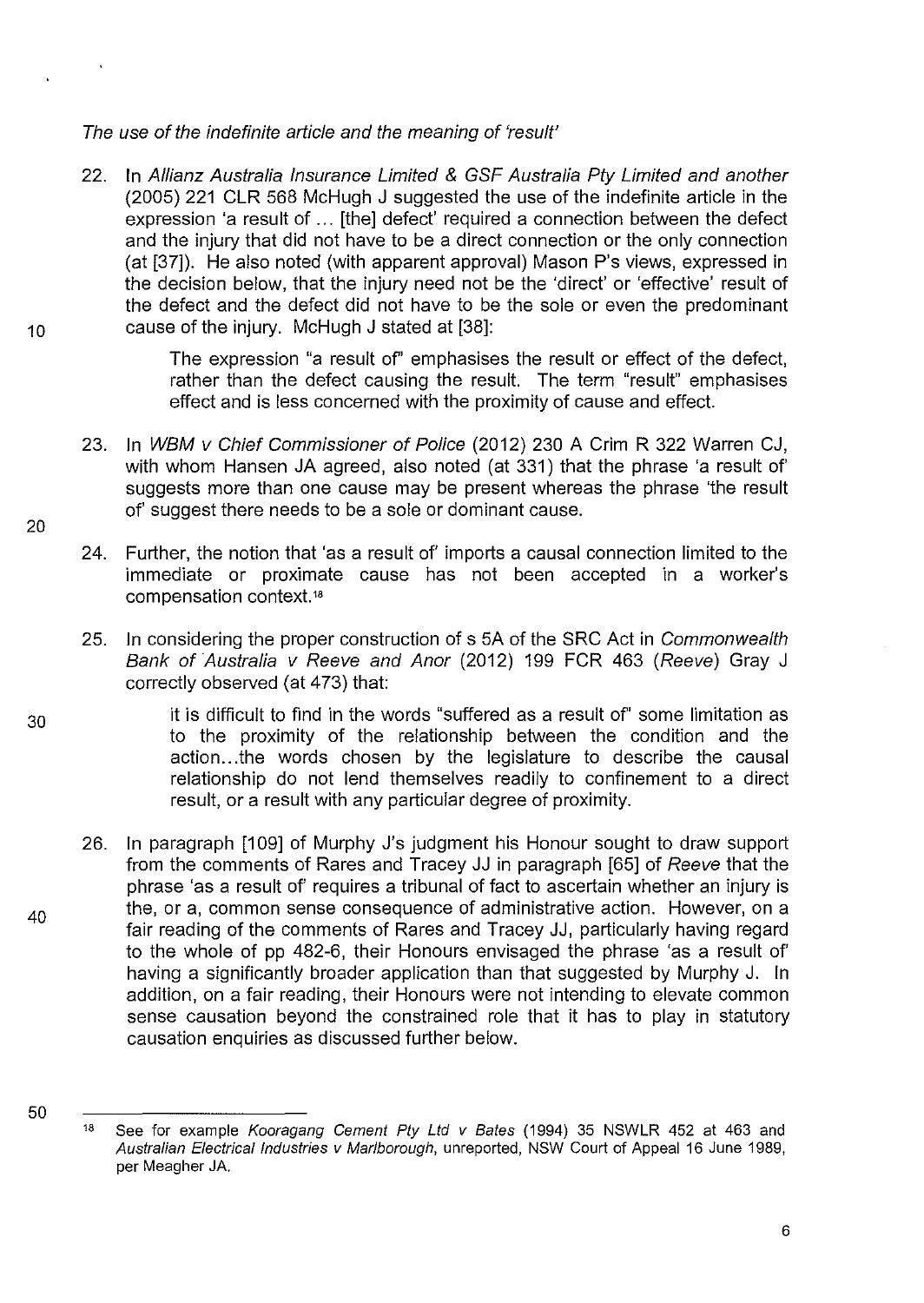- 27. The causal 'test' posed by the concluding words of s 5A is simply whether an injury was suffered as a result of the administrative action in question (subject to the action being reasonable and taken in a reasonable manner). If that question is answered in the affirmative, that is the end of the causal inquiry (the 'reasonableness issues will then fall to be determined). One does not proceed to then ask whether an employee's undoubted adverse reaction to the taking of administrative action was founded on one particular subjective desire/factor (such as a yen for career advancement) or another (such as a preference for a particular work location, a special interest in a particular subject etc)- much less 10 **re-appraise the causal connection through the prism of an answer to that** (unwarranted) question. Employees will, ordinarily, react adversely to administrative action, and thereby sustain psychological injuries, for all sorts of reasons or combinations of reasons referable to their subjective states of mind.
- 28. The text of the causal test posed by s SA ('as a result of') does not direct attention to, much less depend on, the construction of a hierarchy of qualifying and non-qualifying subjective factors operating within the minds or psyches of employees. The significance attached by Murphy J to the respondent's non-20 yearning for career advancement was a distraction which confounded the simplicity of the statutory language found in SA.

Other textual indicators of a broad exclusion

30

 $\ddot{\phantom{a}}$ 

- 29. In addition to the use of the phrase 'as a result of', the text of s SA contains a number of other indicators that the exclusion should not be construed narrowly.
- 30. **First,** ss 5A(2)(e) and (f) are expressed in extremely broad terms, capturing not only administrative action but 'anything reasonable done in connection with' such action.<sup>19</sup> This indicates that Parliament intended to cast the exclusionary net widely so as to achieve a broad level of protection, subject at all times to satisfaction of the reasonableness requirements expressly stipulated in s SA. The breadth of s 5A(2)(f), which applies to the administrative action in the present matter, is discussed further in paragraph [52] below.
- 31. **Second,** apart from the two reasonableness requirements stated in the last three lines of s SA, there are no other express limitations on the amplitude of the provision.
- 40 32. **Third,** the terms of the exclusionary provision indicate that it is primarily, if not entirely, directed to psychological or psychiatric injuries. The very subjectmatter of the exclusionary provision suggests that it is most unlikely the legislature intended that a subjective perception by an employee of what particular administrative action means for him or her could 'un-do' a causal connection otherwise clearly established on the evidence.

<sup>50</sup>  19 The phrase 'in connection' with is generally one of broad import - see for example, Our Town FM Pty Ltd v Australian Broadcasting Tribunal (1987) 16 FCR 465 at 479-480, Perret v Commissioner of Superannuation (1991) 29 FCR 581 at 592; Commissioner for Superannuation v Miller (1985) 8 FCR 153 at 154, 160 and 163 and New South Wales v Austeel Pty Ltd [2003] NSW CA 392 at [12].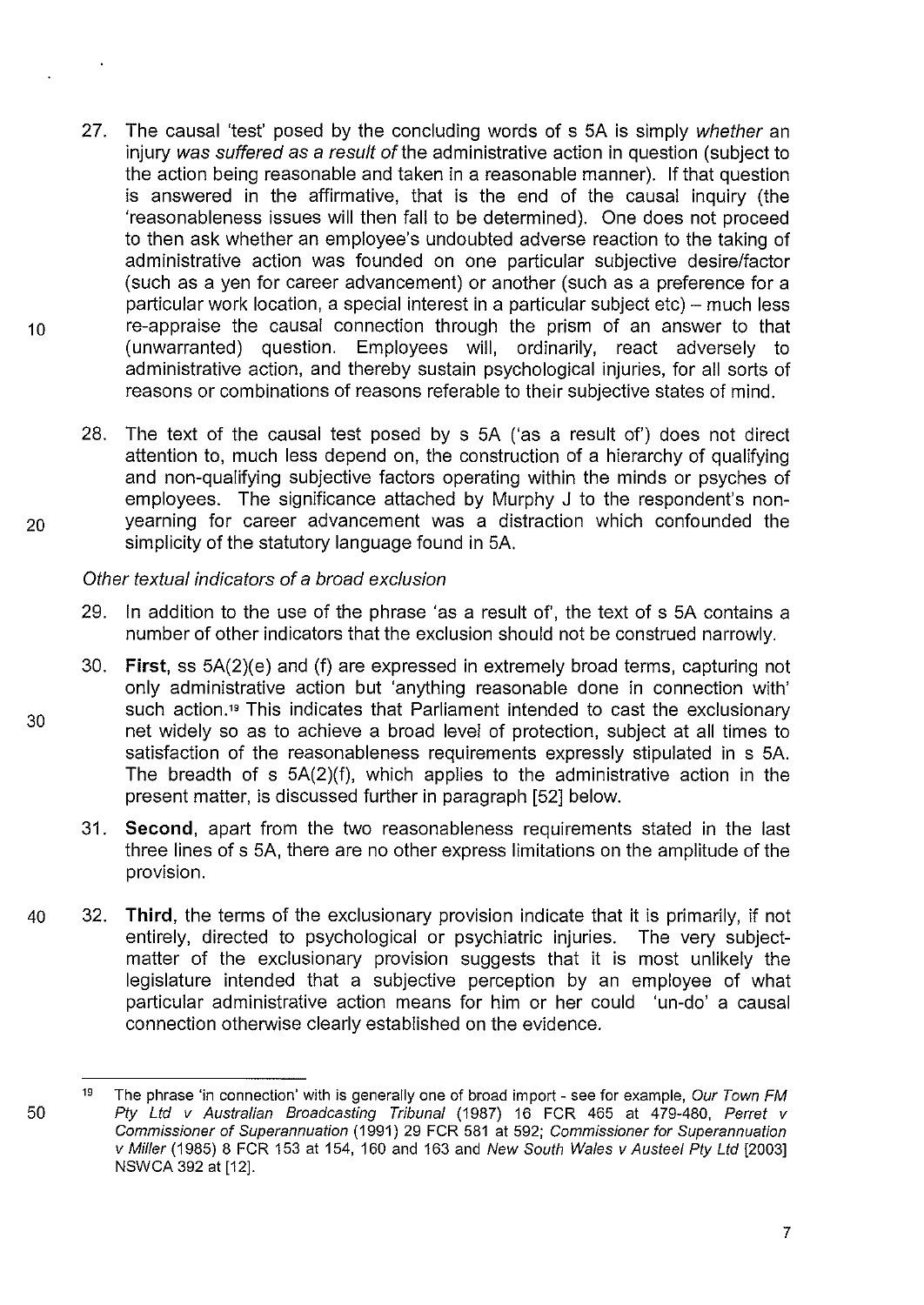33. These matters, emerging from the language of s SA, are entirely consistent with, and strongly reinforced by, the clear indication, in the relevant extrinsic material, of the purpose the legislature intended s SA to fulfil (see paragraph [38] below).

# **The failure to have proper regard to the purpose of s 5A**

- 34. Justice Murphy placed almost exclusive reliance on so-called common sense causation (see paragraphs [108]-[110], [121] and [12S] of his judgment). However, the High Court has over the past 1S or so years repeatedly and insistently emphasised that where causation arises under a statute, resort to common sense can be misleading and unhelpful. The primary enquiry must be into the evident purpose of the statute. For instance, the need to pay close attention to the purpose (or objects) of a legislative provision dealing with causation has been clearly established, and reaffirmed, by this Court in such cases as I & L Securities Pty Limited and HTW Valuers (Brisbane) Pty Limited (2002) 210 CLR 109 (I & L Securities), Allianz Australia Insurance Limited & GSF Australia Pty Limited and another (200S) 221 CLR S68 (AIIianz) and Travel Compensation Fund and Tambree and others (200S) 224 CLR 627 (Tambree).
- 35. In I & L Securities the High Court considered the question of causation in the context of s 82 of the Trade Practices Act 1974 (TPA). Chief Justice Gleeson noted (at paragraph [26]) that consideration of the issue of causation posed by s 82:

.... is not done in a conceptual vacuum. lt is done in order to give effect to a statute with a discernible purpose; and that purpose provides a guide as to the requirements of justice and equity in the case. Those requirements 30 are not determined by a visceral response on the part of the judge assessing damages, but by the judge's concept of principle and of the statutory purpose.<sup>20</sup>

His Honour's reference to 'a visceral response' can readily be equated to determining questions of causation in a statutory context by resort to so-called notions of 'common sense'. Chief Justice Gleeson went on to stress the need to (i) have regard to the statutory purpose; and (ii) ensure that it was not defeated (at paragraph [33]). Justices Gaudron, Gummow, Hayne and McHugh made 40 similar comments concerning the importance of applying causation in light of the statutory purpose(s) at play.<sup>21</sup>

- 36. In Allianz this Court reaffirmed the proposition that, when considering causation in a statutory context, common law approaches (including resort to 'common sense') must be applied and moderated in light of the terms and objects of the relevant act. For example, McHugh J said (at paragraph [42]):
- 50

8

10

<sup>20</sup>  These comments were subsequently cited with approval by the plurality of the High Court in Allianz (at [100]).

<sup>21</sup>  See Gaudron, Gummow and Hayne JJ at [56] and McHugh J at [69].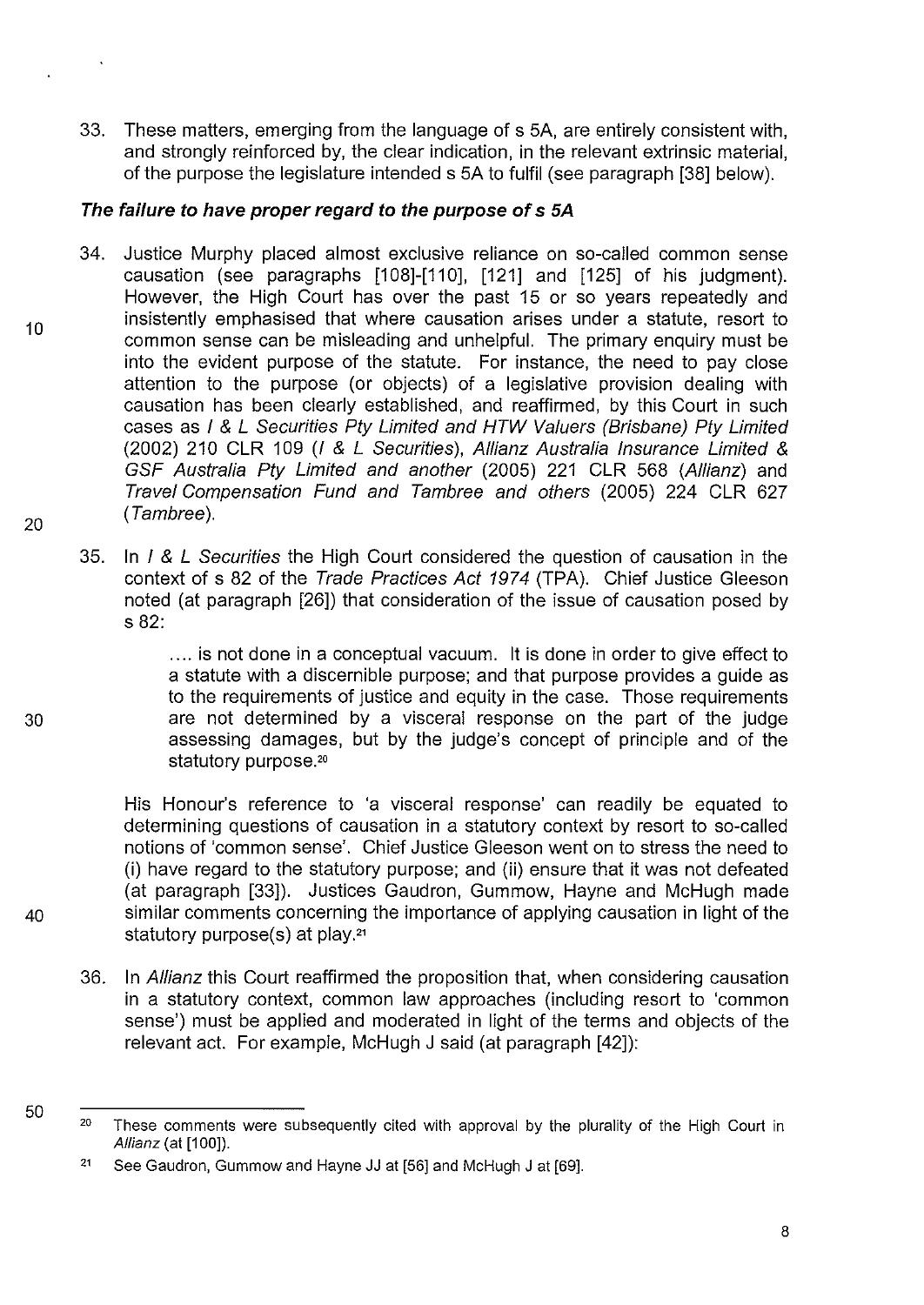.... the purpose of the inquiry must be ascertained before the application of any notion of "common sense". The purpose of the causal inquiry is critical because it conditions the result. Once the purpose of the inquiry is ascertained, the question of causality must be determined in light of the subject, scope and objects of the Act. Both Mason P<sup>22</sup> and Santow JA<sup>23</sup> acknowledged the importance of considering the purpose of the causal inquiry because the purpose "conditions the outcome of any application of common sense to its answer".<sup>24</sup>

- $10$  37. The majority in Tambree (Gleeson CJ, Gummow and Hayne JJ) also strongly endorsed the proposition that questions of causation in a statutory context must be approached by reference to statutory subject, scope and purpose, rather than by the making of free-standing value judgments.<sup>25</sup>
	- 38. As to the purpose of s 5A, the Explanatory Memorandum for the Safety, Rehabilitation and Compensation Other Legislation Amendment Bill 2006 stated:

The SRC Act aims to prevent compensation claims being used to obstruct legitimate management action by excluding claims where an injury (usually a psychological injury) has arisen as a result of reasonable disciplinary action or a failure to obtain a promotion, transfer or benefit in connection with the employee's employment.<sup>26</sup>

... In this context, the Government is seeking to strike a balance between the obligations of employees covered by the scheme to employees injured or made ill thorough work and the need to ensure that the costs of the scheme are maintained at a reasonable level.<sup>27</sup>

30

 $\mathbf{1}$ 

 $\ddotsc$ 

20

A further objective, through the exclusionary provisions, was to ensure that the wide range of legitimate human resource management actions, when undertaken in a reasonable manner, do not give rise to eligibility for workers' compensation.<sup>28</sup>

40

<sup>22</sup>  Allianz (2003) 57 NSWLR 321 at 323 [7], citing Environment Agency v Empress Car Co (Abertillery) Ltd [1999]2 AC 22 at 29-30, per Lord Hoffmann.

<sup>23</sup>  Allianz (2003) 57 NSWLR 321 at 330 [40], citing Environment Agency v Empress Car Co (Abertillery) Ltd [1999] 2 AC 22 at 29, per Lord Hoffmann.

<sup>24</sup>  Allianz (2003) 57 NSWLR 321 at 330 [40]. See also pages 585-588 (per McHugh J) and 596-598 and, in particular, [96] (per Gummow, Hayne and Heydon JJ).

<sup>25</sup>  See Gleeson CJ at [28]-[30] and Gummow and Hayne JJ at [45].

<sup>25</sup>  See s 44 of the Administrative Appeals Tribunal Act 1975; Brown v Repatriation Commission (1985) 7 FCR 30226 Explanatory Memorandum at page iv, point 8 on the page.

<sup>26</sup>  Explanatory Memorandum at page iv, point 8 on the page.

<sup>27</sup>  Explanatory Memorandum at page v, point 6 on the page.

<sup>28</sup>  Explanatory Memorandum at page v, point 8 on the page.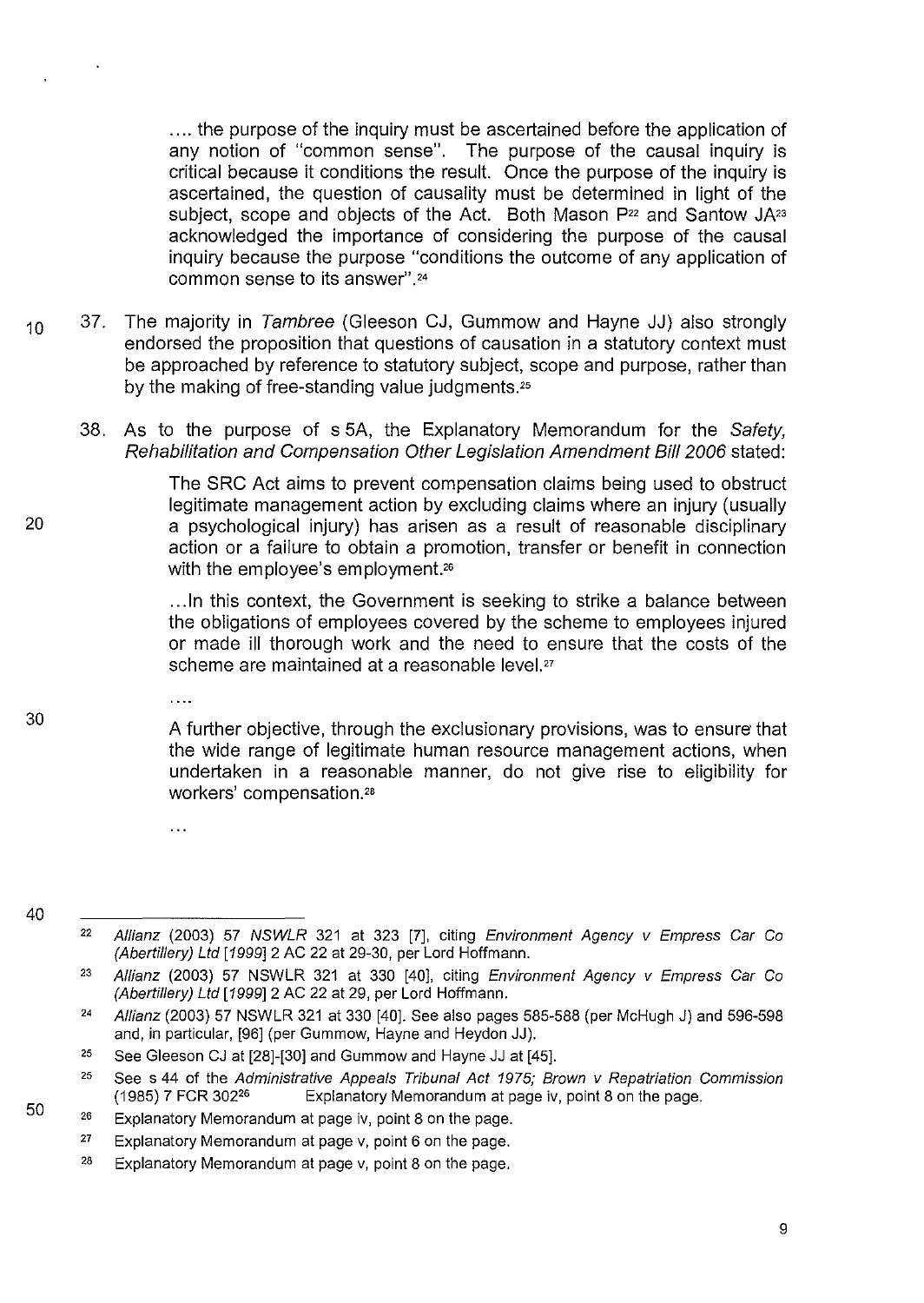The SRC Act should prevent workers' compensation claims being used to obstruct legitimate administrative action by excluding claims where an injury has arisen as a result of such action.<sup>29</sup>

... This option [the non-exhaustive list of exclusionary provisions in s SA(2)] would reduce the risk of future loopholes emerging in the exclusionary provisions. <sup>30</sup>

- 10 20 39. it is clear from this extrinsic material, as well as from the text of s SA, that the purpose of the section is to allow managers of employees covered by the SRC Act to undertake legitimate management actions (such as performance appraisals, counselling actions, disciplinary actions and decisions about who is appointed to a position), without the agency incurring financial penalty attendant upon attraction of workers' compensation liability. In short, s SA was intended to provide broad, indeed complete, protection for management action, subject only to the requirements that the management action be reasonable and be undertaken in a reasonable manner.
	- 40. This protective purpose indicates the causal connection between administrative action and an injury pursuant to s SA:
		- a) should be applied so as to confer protection with respect to (at least) employees' reactions to the perceived consequences of the action in question - that is, what the action means for them; and
		- b) should not be applied so as to permit employees to 'self-select' out of what is excluded from compensation by subjectively attaching a positive or negative value to a particular aspect, consequence or attribute of the administrative action in question.
		- 41. The clear purpose of s SA is likely to be significantly frustrated if artificial distinctions are drawn between such things as disappointment referable to a lost opportunity for career advancement on the one hand, and disappointment referable to other consequential aspects of administrative action on the other hand (such as having to travel further to work, having to attend work in a different location, having to work on different subject-matters, having to work in a different team or under a different supervisor or having less status). As noted above, the text of s SA does not support any such implicit 'carve out' from the exclusion in relation to the consequences of the non-fulfilment of such other subjective aspirations, expectations or perceptions which, in the mind of a particular employee, made a particular promotion, reclassification, transfer or benefit attractive.
- 50

40

30

 $29$  Explanatory Memorandum at page xi, point 4 on the page.

<sup>30</sup> Explanatory Memorandum at page xi, point 5 on the page.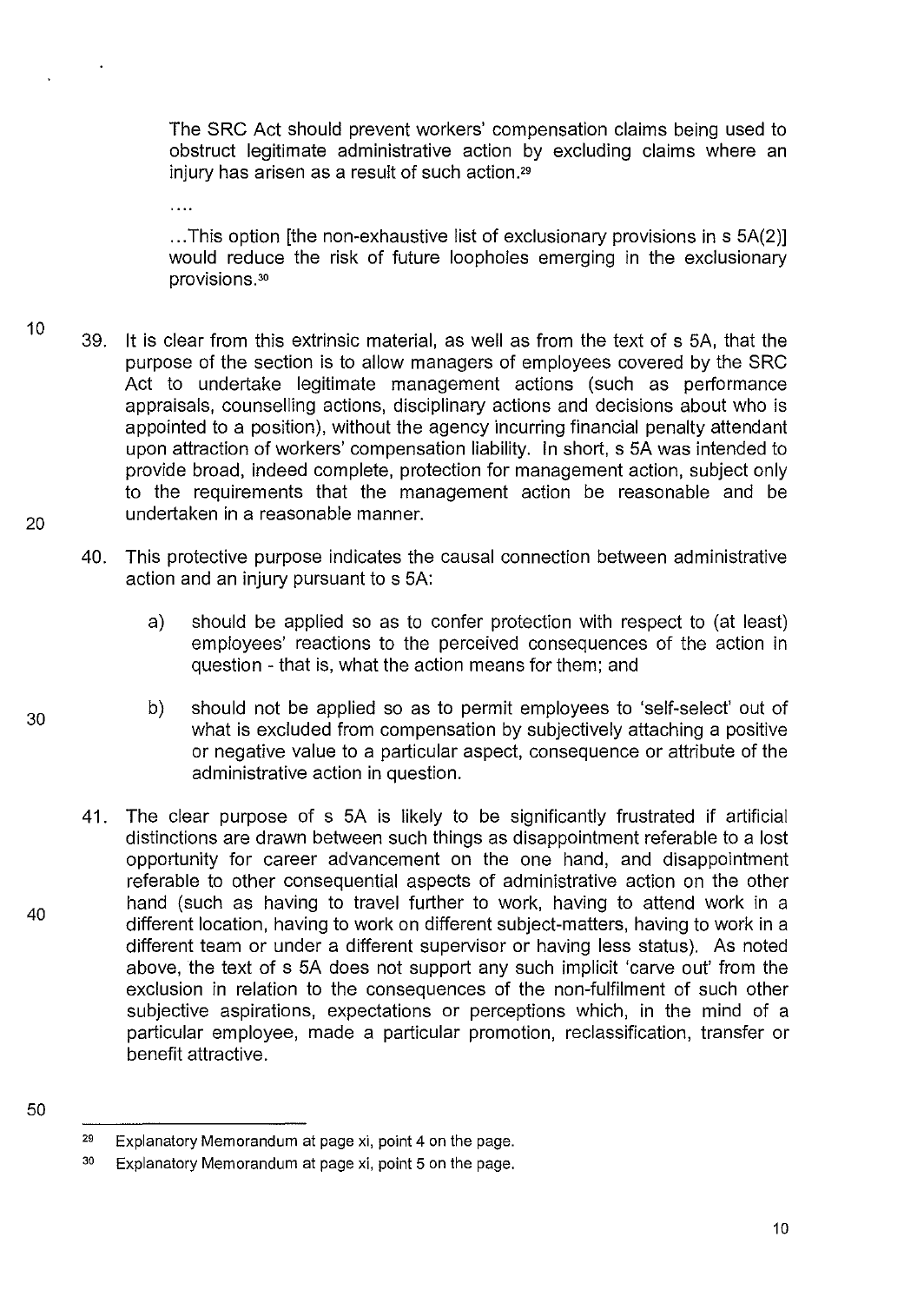- 42. In particular, the protective effect of s 5A should not, in a non-promotion context, be confined to a situation where an employee has a subjective interest in undertaking the duties of the particular position or 'yen for career advancement'. The same holds true in the context of reclassifications, transfers or other benefits. Such a confined approach introduces an unwarranted gloss upon the plain terms of the provision. Employees may seek promotions, reclassification or transfers for all sorts of reasons, which may have little to do with their subjective level of interest in, or yearning to perform, the duties in question. The whole purpose of s 5A (allowing legitimate management action to be taken 10 without incurring workers' compensation liability) would be seriously undermined if its application depended on an employee having a particular subjective purpose in mind when management action is taken.
- 43. Take for example a sexist or racist employee who sought a promotion, reclassification or transfer to avoid being supervised by someone of a particular gender, sexual orientation or ancestry. If such an employee sustains a psychiatric injury as a result of being informed their application was unsuccessful, can it be supposed the legislature intended the causal test would 20 not be satisfied simply because the employee did not have a particular interest in the position? Such an outcome cannot have been intended by Parliament.

# **The failure to respect a key factual finding of the Tribunal properly**

- 44. The majority's conclusion that the Tribunal did not apply common sense to the facts appears to be a way of seeking to turn disagreement with the Tribunal's factual findings into a matter the Court had jurisdiction to entertain." An analysis of the majority's treatment of the key factual finding made by the Tribunal in paragraph [61] of its reasons suggests, at the very least, that Murphy J failed to properly respect this key factual finding of the Tribunal.
- 45. The respondent ran her case before the Tribunal on the basis that 'the worsening of her condition was caused by her realisation that she would be returning to the supervision of Mr Mellett, a prospect she dreaded, and any contribution caused by her disappointment with the loss of an opportunity for career advancement was immaterial'.<sup>32</sup>
- 40 46. She contended that the phrase 'failure to obtain a promotion' in s 5A(2)(f) was synonymous with 'failure to obtain career advancement' or 'failure to obtain monetary or other reward'.<sup>33</sup> The Tribunal rejected this argument,<sup>34</sup> including on the basis of a factual finding that 'in her mind, the former [her dread of returning

30

 $\ddot{\phantom{a}}$ 

<sup>31</sup>  See s 44 of the Administrative Appeals Tribunal Act 1975; Brown v Repatriation Commission (1985) 7 FCR 302 at 304; Copperart Pty Ltd v Commissioner of Taxation (Cth) (1993) 30 ALD 377 at 377; Birdseye v Australian Securities and Investments Commission (2003) 76 ALD 321 at 324-325; Rana v Repatriation Commission (2011) 126 ALD 1 at 5; Minister for Immigration and Ethnic Affairs v Wu Shan Liang (1996) 185 CLR 259 at 272; Waterford v The Commonwealth (1987) 163 CLR 54 at 77.

<sup>32</sup>  Martin v Comcare [2014] AATA 553 at [51].

<sup>33</sup>  Martin v Comcare [2014] AATA 553 at [59].

<sup>34</sup>  Martin v Comcare [2014] AATA 553 at [59].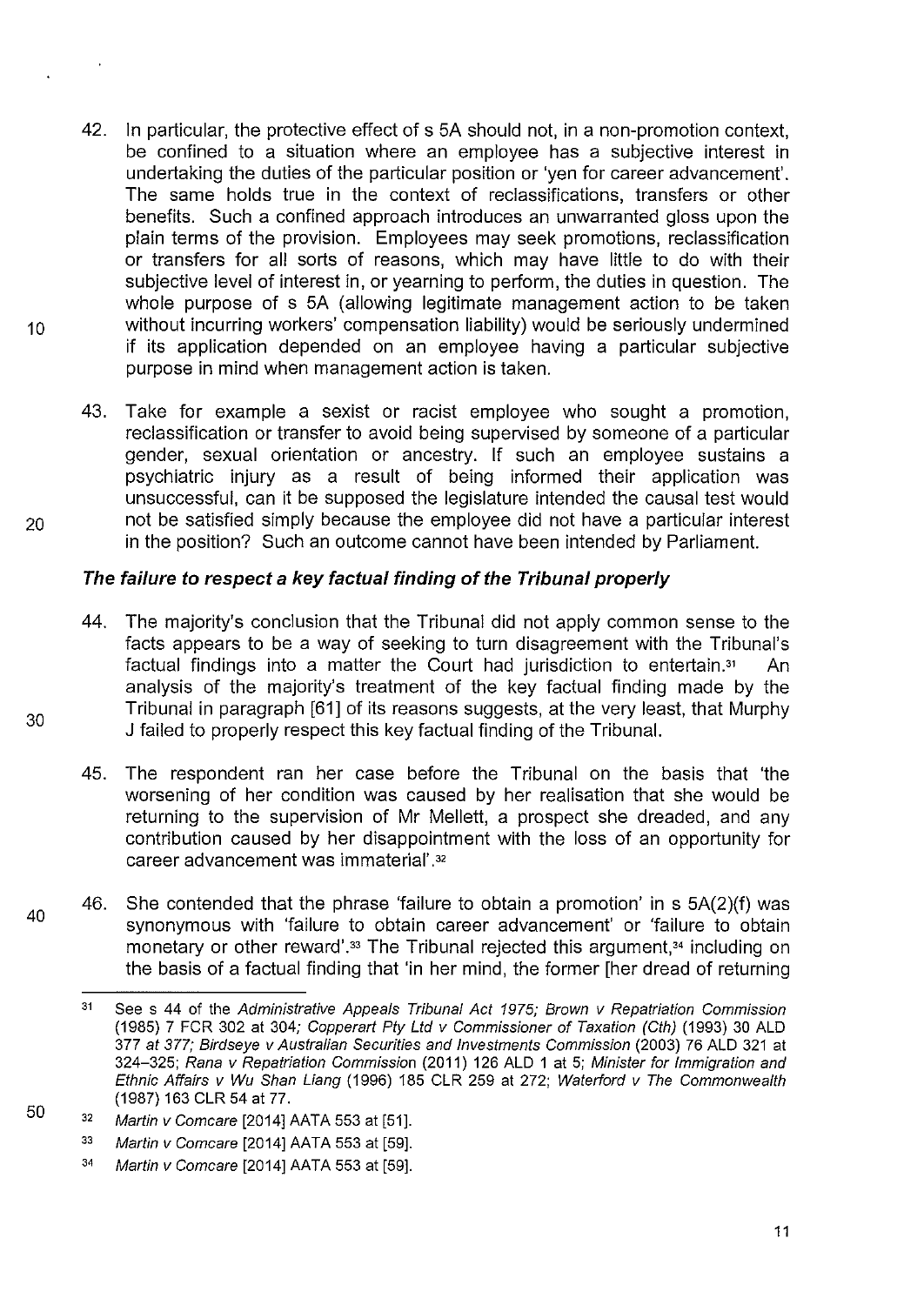to work under Mr Mellettl was a direct and foreseeable consequence of the [nonpromotion1 decision'.<sup>35</sup>

47. The Tribunal's finding in paragraph [61] was:

... [i]n [the respondent's] mind the [dread of returning to work under Mr Mellett] was a direct and foreseeable consequence of the decision [not to promote her].

- 10 48. This is clearly a finding as to the respondent's state of mind following the administrative decision in question. lt followed the Tribunal's earlier factual finding, at paragraph [58] of its reasons, that 'what caused [the respondent] to 'decompensate' was the realisation that the decision [not to promote her] meant she would be returning to Mr Mellett's supervision and her belief that the alleged bullying would continue' (emphasis added). Justice Murphy identified this as a key finding of the Tribunal. However, his Honour did so in a way which omitted reference to the crucial words underlined above.<sup>36</sup>
- 20 49. Both the majority and Flick J correctly noted the Tribunal's finding in paragraph [61] of its reasons was a crucial factor in the Tribunal's reasoning on the causal question. Flick J correctly considered this finding entitled the Tribunal to reach the conclusion the respondent's condition was a result of her failure to obtain the promotion (at [42]-[45]). The majority disagreed (see at paragraphs [120]-[121] and [120(c)] in particular).

50. In dealing with this issue Murphy J held, wrongly, that there was nothing in the Tribunal's decision to indicate that there was evidence before the Tribunal to support its finding that the respondent saw it as a 'direct and foreseeable consequence' of the failure to promote her that she would be returned to her former position (at paragraph [120(c)]).

51. However, the evidence and matters referred to in paragraphs [55]. [56], [57], [58] and [60] of the Tribunal's decision provided a clear, indeed unassailable, basis to support its finding that the respondent saw it as a 'direct and foreseeable' consequence of the non-promotion that she would be returned to her previous position. The respondent had herself testified that (i) she had applied for a number of positions outside South Australia, without success;<sup>37</sup> and (ii) the primary reason she applied for the job was to remove herself from Mr Mellett's supervision.<sup>38</sup> She had also given a history to doctors to the effect that (i) she saw the promotion as the only way to remove herself from Mr Mellett's supervision; and (ii) she realised that, following non-promotion, she would have to return to work under the supervision of Mr Mellett.<sup>39</sup> She conducted her case before the Tribunal on the basis that her injury was caused by the realisation

30

40

<sup>35</sup>  Martin v Comcare [2014] AATA 553 at [61].

<sup>36</sup>  Martin v Comcare [2015] FCAFC 169 at [112].

<sup>37</sup>  Martin and Comcare [2014] AATA 553 at [31].

<sup>38</sup>  Martin and Comcare [2014] AATA 553 at [55].

<sup>39</sup>  Martin and Comcare [2014] AATA 553 at [56].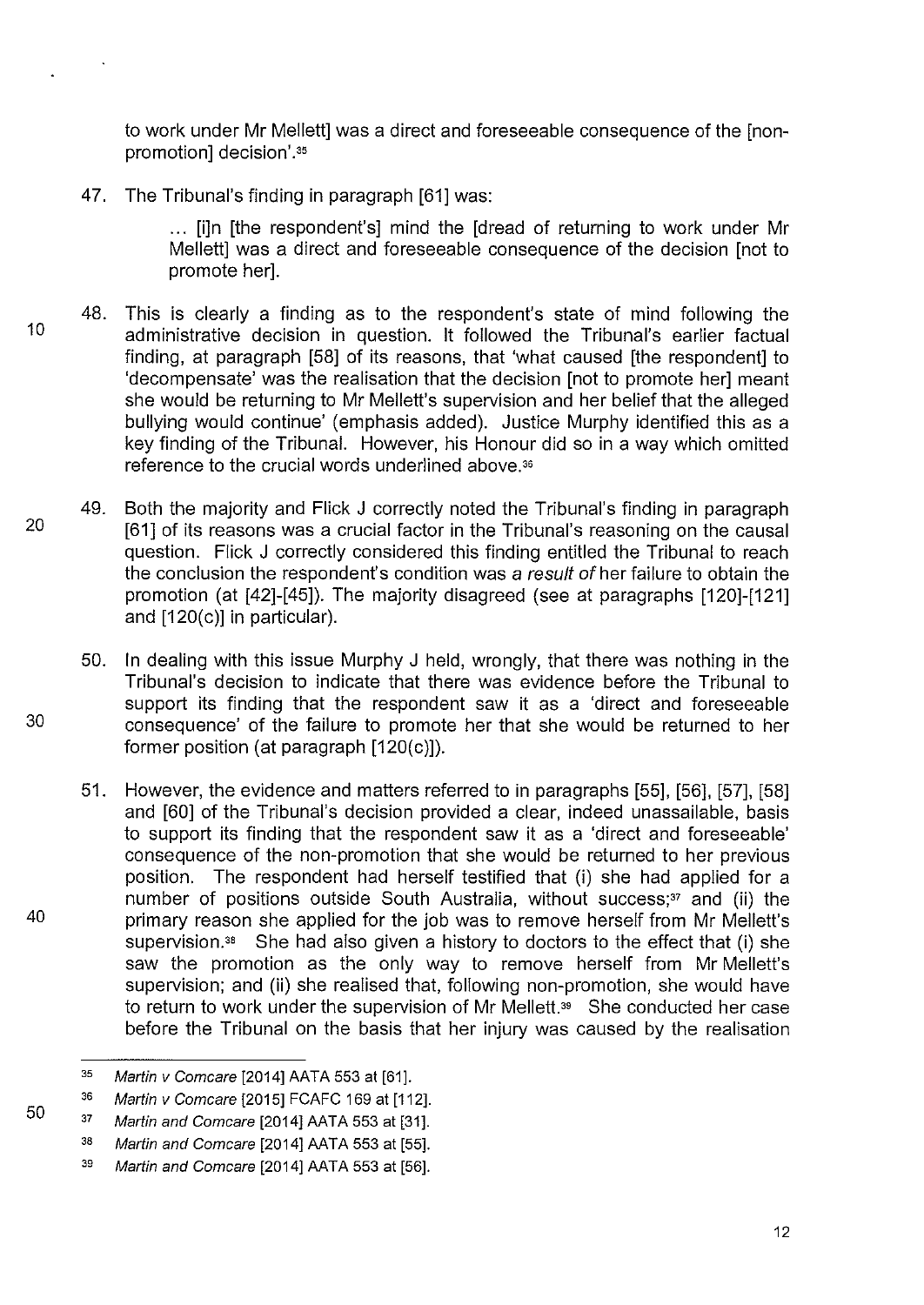that, having failed to obtain the promotion, she would have to return to work under Mr Mellett's supervision.<sup>40</sup>

- 52. The suggestion there may have been a second intervening administrative action (see paragraph [122] of Murphy J's judgment) is misconceived and, in any event, beside the point for a number of reasons.
- 53. **First,** this was never argued before the Tribunal (see at paragraph [122]).
- 10 54. **Second,** s 5A(2)(f) of the SRC Act, in contradistinction to the way ss 5A(2)(a)- (e) are expressed, embraces within the rubic of administrative action of the present type 'anything done in connection with the employee's failure to obtain a promotion.' Telephoning the respondent to advise her she had not been successful in obtaining the promotion she sought, and discussing the likely immediate consequences of this in the workplace, were matters that clearly fall within the phrase 'anything done in connection with the employee's failure to obtain a promotion'. This action was appropriately assessed by the Tribunal as forming part of the one 'administrative action' rather than as matters requiring 20 separate consideration of the causal connection between them and the respondent's injury.
	- 55. **Third,** the respondent's own evidence identified the non-promotion as the trigger for her injury.
- 56. **Fourth,** even if there was some subsequent intermediate administrative action, this would not rob the decision not to promote the respondent of its causative role in her injury. Issues relating to the respondent's potential return to the 30 supervision of Mr Mellett will need to be considered in assessing the reasonableness of the administrative action in question when the matter returns to the Tribunal. However, the majority was wrong to suggest those issues informed consideration of the causal connection between the non-promotion and the respondent's injury.
- 57. Justice Murphy also stated that the term 'reasonably foreseeable' is not in itself a test of causation (at paragraph [120(c)]). He cited Mason CJ's comments in March  $v \, \mathsf{E}$  & MH Stramare Pty Ltd (1991) 171 CLR 506 (citing Chapman v  $40$  Hearse (1961) 106 CLR 112 at 122) in support of this proposition. This treatment of the Tribunal's key finding is problematic for a number of reasons:
	- a) the Tribunal's finding was not merely that returning to her former position was 'reasonably foreseeable'. Its finding was that, in the respondent's mind, returning to work under Mr Mellett was 'a direct and foreseeable consequence' of her failure to get the promotion. That finding accorded with the evidence before the Tribunal (including the respondent's own evidence), and the manner in which the respondent conducted her case  $-$  absent securing the promotion, she knew she would have to return to work under Mr Mellett's supervision;

13

<sup>40</sup>  Martin and Comcare [2014] AATA 553 at [51].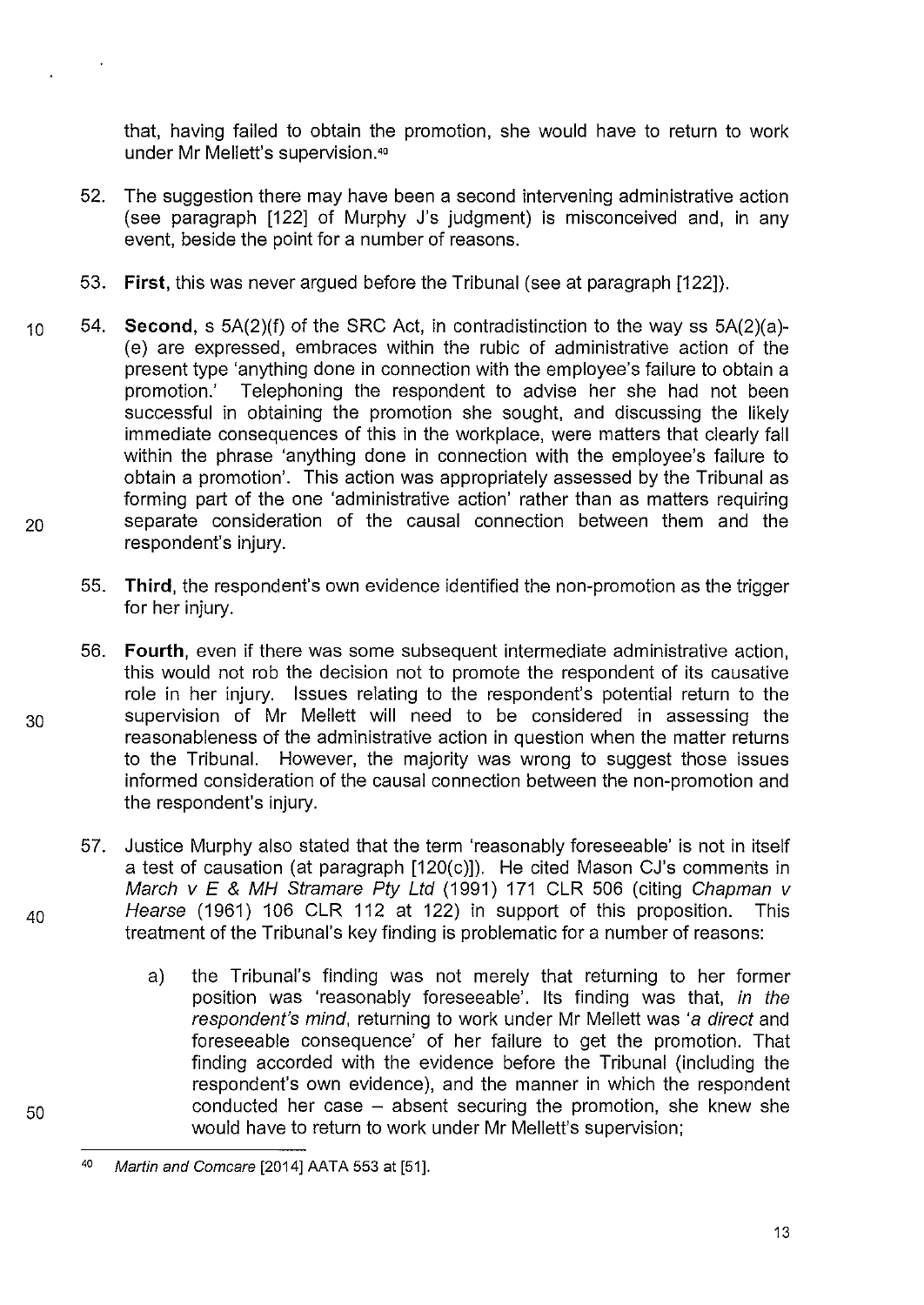b) it may readily be accepted that, in a common law context, proof that a tortfeasor foresaw an injury will not, of itself, necessarily establish that the tortfeasor caused that injury. However, the Tribunal's finding related to the respondent's state of mind; and the Tribunal was entitled to conclude, by reference to the respondent's state of mind, that her psychological injury was 'as a result of' the non-promotion decision. The injury was, both objectively and subjectively, a direct consequence of the failure to obtain the promotion.

# <sup>1</sup>o **The appropriate interpretation and application of s SA of the SRC Act**

- 58. Drawing together the matters referred to above, the appellant offers the following observations, at a level of principle, in relation. to the proper interpretation and application of the causal test posed by s SA of the SRC Act.
- 59. **First,** the statutory language must be the beginning and end point.
- 60. **Second,** before conducting the causal inquiry, it is necessary to identify fully the 20 administrative action in question, which in the present context, because of s 5A(2)(f), includes anything done in connection with the failure to obtain the promotion.
- 61. **Third,** the causal language then directs attention to the effect of the whole of the administrative action on the employee - the impact, or result, it had on him or her. If the evidence establishes that an employee reacted adversely because he or she understood/perceived that the administrative action would have a particular consequence for them, that evidence will support, rather than gainsay, 30 satisfaction of the causal test.
	- 62. **Fourth,** the statutory language does not direct attention to what is the sole or dominant or most immediate, direct or proximate cause(s) of any injury suffered by the employee.
	- 63. **Fifth,** the expression 'as a result of' does not carry any unstated limitations or modifications.

#### 40 **Application of principle to the present case**

- 64. Applying these matters to the facts of this case, the majority erred in proceeding on the basis of a very narrow application of s SA, whereby a particular subjective reaction of the respondent to her failure to obtain a promotion (the realisation that the consequence of the decision was she would again be supervised by Mr Mellet) took the case outside the scope of s SA. This is seen most clearly in paragraphs [111]-[113], [120]-[121] and [124] of Murphy J's judgment.
- 50 65. The majority held the exclusion did not apply because the respondent did not seek the promotion for its own sake, but as a means of avoiding being supervised by Mr Mellett. But, as held by the Tribunal, the respondent's subjective purpose in seeking the promotion supported, rather than undermined, satisfaction of the statutory exclusion of liability. The respondent realised, upon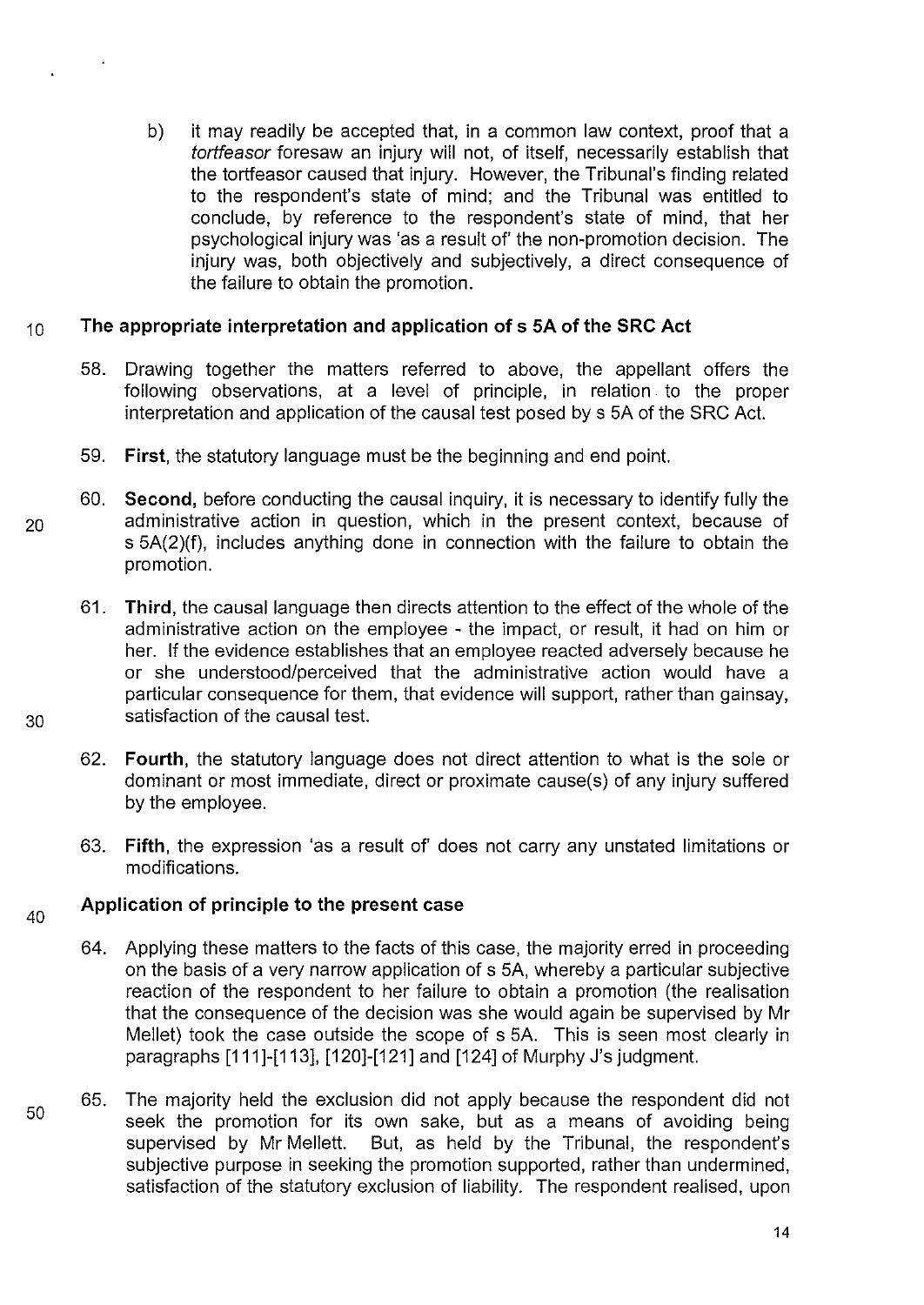being informed that she had failed to get a promotion, that returning to the supervision of Mr Mellett was something that was going to happen and it was that realisation, because of her dread with respect to that consequence, that caused her to decompensate and break down - either during the conversation that informed her of her non-promotion or immediately after it.41 Non-attainment of her purpose in seeking a promotion (i.e. realisation that she would have to return to the supervision of Mr Mellett) was, on the respondent's own case, the cause of her injury.

- 10 66. The majority below also unduly focussed on whether the respondent's failure to obtain the promotion was the predominant, or at least a sufficiently direct or proximate, cause of her subsequent adjustment disorder.<sup>42</sup> An enquiry of this kind may well be appropriate where different statutory language (for example, 'the result of') governs the causal relationship that needs to be established. However, the language of s SA requires consideration of whether the respondent's adjustment disorder was a result of her failure to obtain the promotion - even if something else (bound up with the failure) could be said to be a more significant, direct or proximate cause of her injury.
	- 67. The text and evident purpose of s SA supports a broader notion of causation to that embraced by the majority.
		- 68. In short, to regard the non-promotion as 'no more than chronologically precedent' to the injury (at paragraph [121]) defies both the findings of the Tribunal and the protective purpose of s SA.
- 69. Accordingly, on the findings of fact made by the Tribunal, the Tribunal properly 30 concluded that the respondent's adjustment disorder was 'as a result of her failure to obtain the promotion.

# **PART VII LEGISLATIVE PROVISIONS**

- 70. The applicable statute as it existed at the relevant time is set out in the attached Annexure. Those provisions are still in force in that form, at the date of making these submissions.
- 40

20

# **PART VIII ORDERS SOUGHT**

- 71. The appeal be allowed.
- 72. The orders made by the Full Court of the Federal Court on 30 November 201S be set aside.

<sup>41</sup>  Martin and Comcare [2014] AATA 553 at [10], [53]-[58] and [61].

<sup>42</sup>  See for example [111]-[113] and [118]-[121].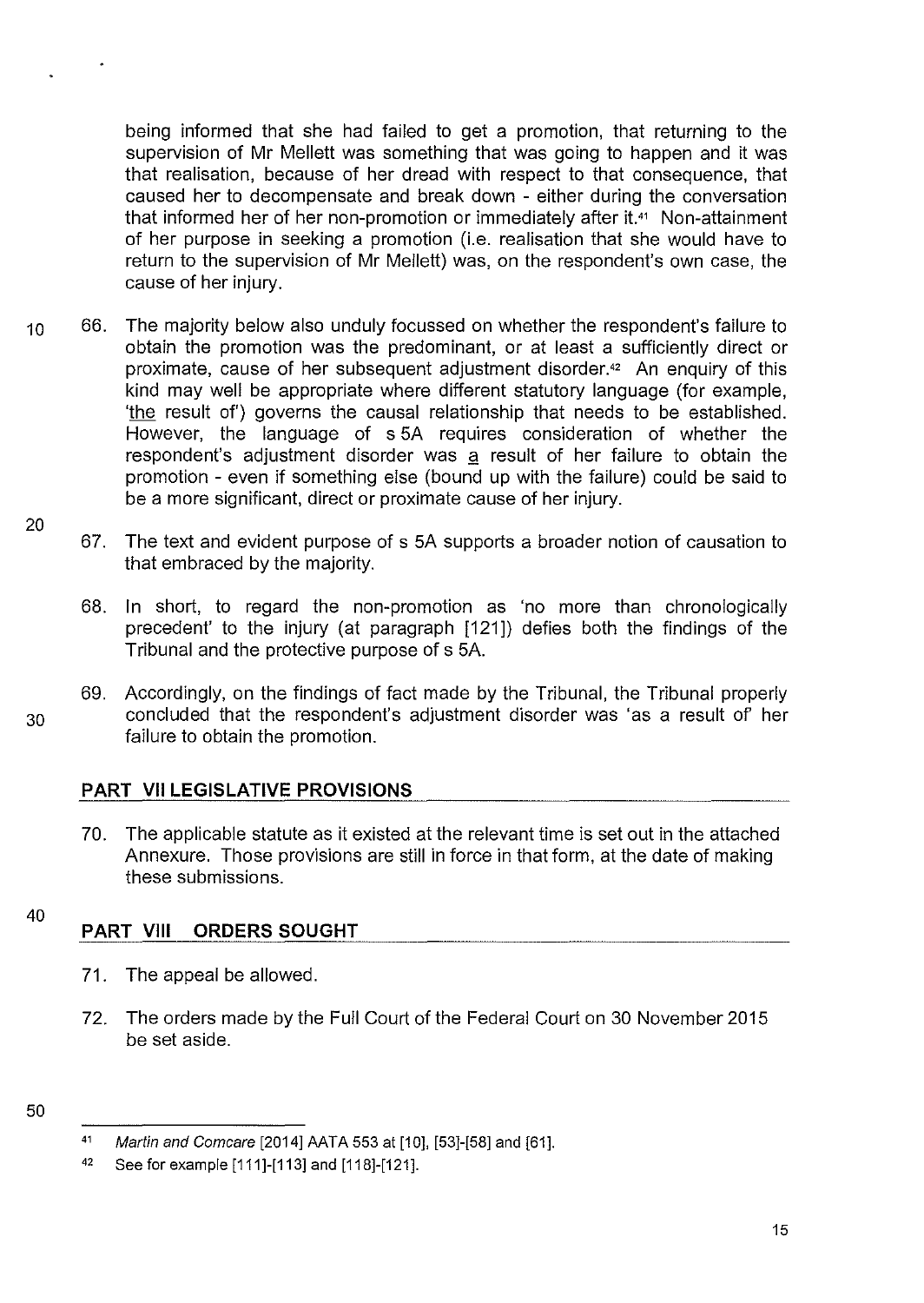73. The appellant bear its own costs and pay the respondent's reasonable costs of this appeal and of the proceedings before the Federal Court and Full Court of the Federal Court (as agreed or assessed).

#### **PART IX ORAL ARGUMENT**

- 7 4. The appellant estimates it will require 2 hours for oral argument.
- 10

20

Dated: 20 June 2016

Justin Gleenon

Justin Gleeson SC Solicitor-General of the Commonwealth Tel 02 6141 4139 justin.gleeson@ag.gov.au

#### Tom Howe QC Tel 02 6253 7415 Facsimile 02 6253 7384

30

Andrew Berger Tel 02 6253 7405 Facsimile 02 6253 7384 andrew.berger@ags.gov.au

tom.howe@ags.gov.au

40

Counsel for the Appellant